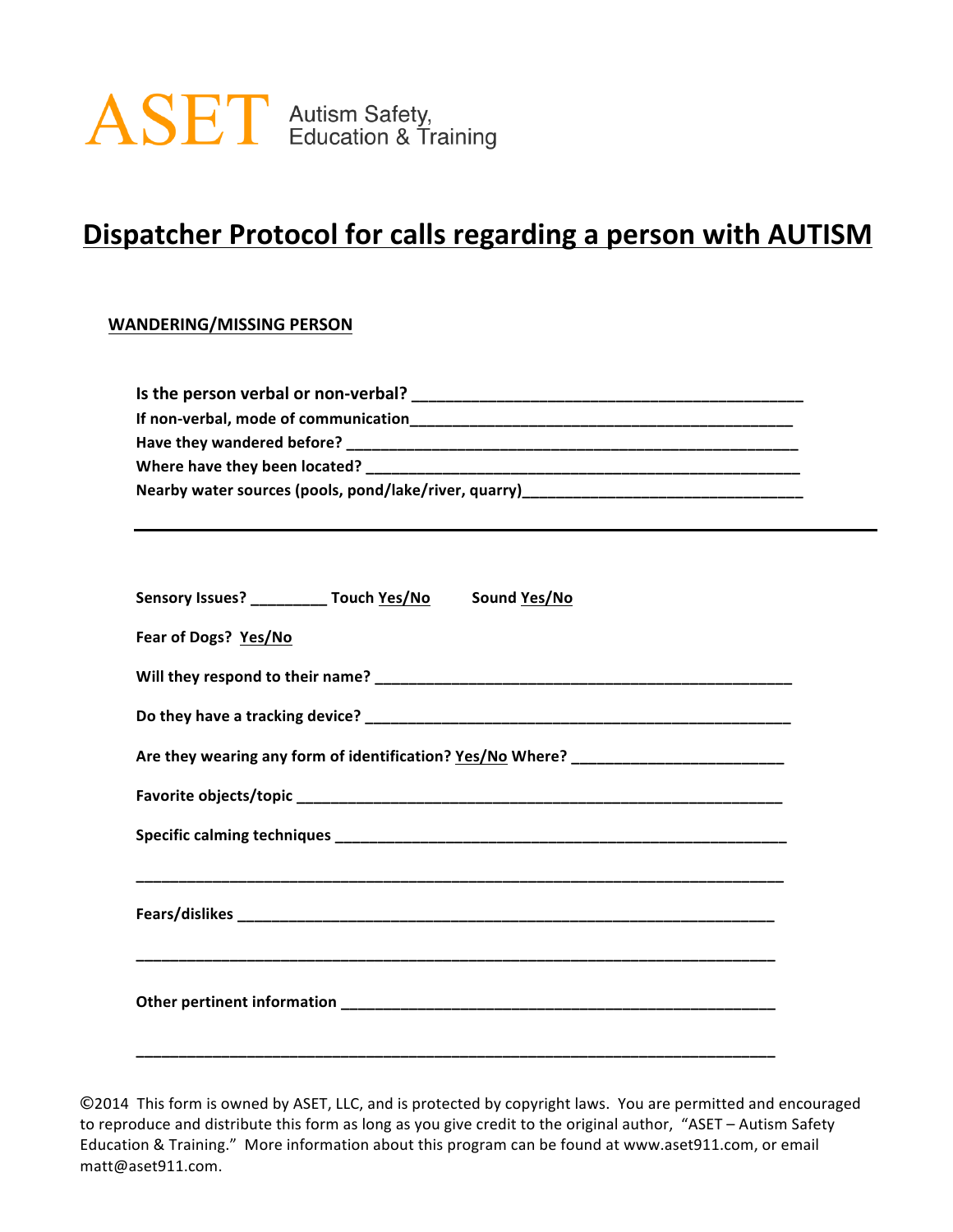#### **POLICE/LAW ENFORCEMENT CONTACT**

| Is someone present who can assist with communication? ___________________________ |
|-----------------------------------------------------------------------------------|
| Sensory Issues- Touch Yes/No Sound Yes/No Lights Yes/No Other __________________  |
|                                                                                   |
|                                                                                   |
|                                                                                   |
|                                                                                   |
|                                                                                   |
|                                                                                   |
|                                                                                   |

#### **IF POSSIBLE, FORWARD "COPS" GUIDE TO RESPONDING OFFICERS**

**C**ommunication **O**verload **P**rocessing **S**ensory

**Communication- Persons with ASD experience difficulty effectively communicating and interacting with** others. These challenges are especially evident when the person is under stress, or in crisis. They may be non-verbal, or display "Echolalia", where their use of language is repetitive. It helps to know how the person you are interacting with communicates. They may make use of an augmented communication device, sign language, or they may be accompanied by someone who is able to communicate with them. **O**verload- Persons with ASD can easily become "overloaded" when they are in crisis mode- if they become frustrated by their inability to effectively communicate with you; if they experience more sensory input than they can tolerate, or if they are unable to process information, questions or commands. A person with ASD in overload may shut down, flee, or may meltdown and become combative. It is imperative that officers have the tools to prevent, recognize and respond to potential overload.

**Processing-** Persons with ASD are not typically able to process information, questions or commands at the same rate as their neurotypical peers. Officers need to remember that a delay in response is more likely due to the processing challenges, rather than a purposeful refusal or inability to answer their questions, or respond to their commands.

Sensory- Persons with ASD frequently underreact, or overreact, to sensory stimuli. It could be touch, sounds, certain tastes and textures, and is highly dependent on the individual. Officers should always be aware of their surroundings, and attempt as best they can to minimize sensory stimuli- shut down lights, siren, radios, etc.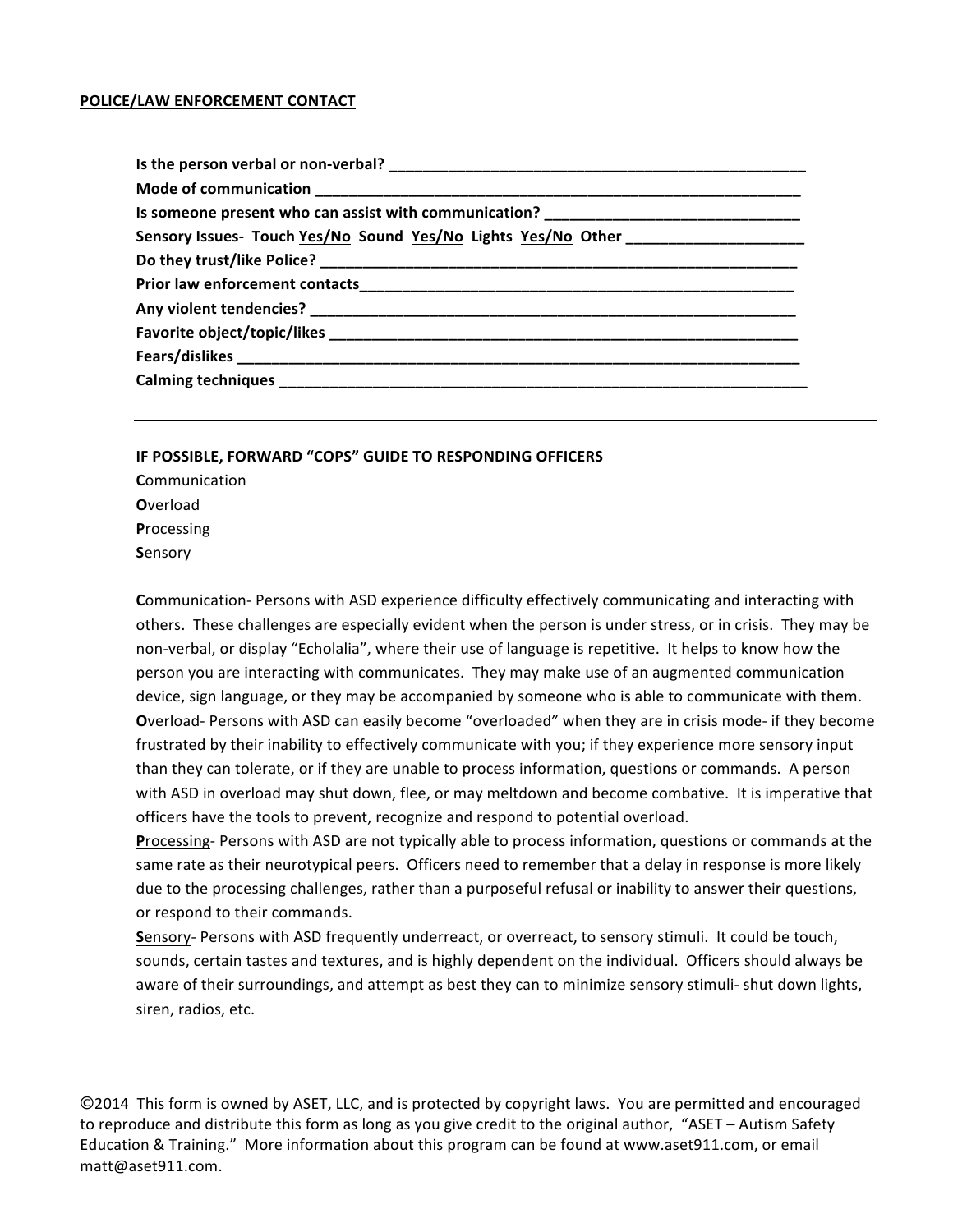#### **FIRE/RECUE/EMS CONTACT**

| Is someone present who can assist with communication? ___________________________                                    |
|----------------------------------------------------------------------------------------------------------------------|
| Sensory Issues- Touch Yes/No Sound Yes/No Lights Yes/No Other __________________                                     |
| <u> 1989 - Jan James James James James James James James James James James James James James James James James J</u> |
|                                                                                                                      |
|                                                                                                                      |
|                                                                                                                      |
| Can someone who knows them that they trust be on scene to asisst_________________                                    |
| ,我们也不会有什么。""我们的人,我们也不会有什么?""我们的人,我们也不会有什么?""我们的人,我们也不会有什么?""我们的人,我们也不会有什么?""我们的人                                     |
|                                                                                                                      |
| IF SO, ENSURE THAT SOMEONE REMAINS WITH THEM SO THEY DO NOT RE-ENTER DWELLING                                        |
|                                                                                                                      |
| Are there bars/other security devices on windows/doors?_________________________                                     |
|                                                                                                                      |